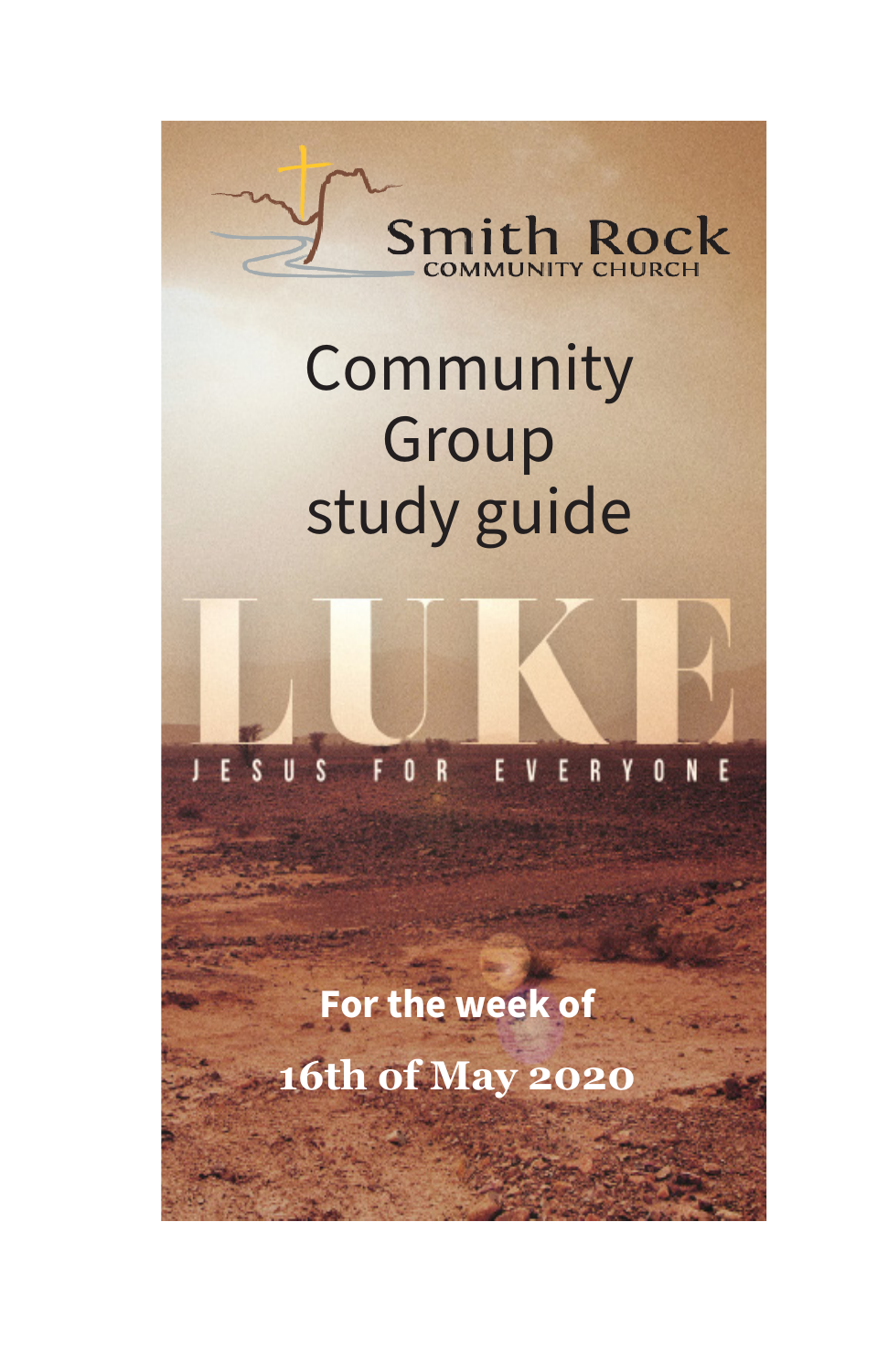#### hearing  $Iow's$ your

Most people like a good story, and during this time when we have been spending more time at home there has been a lot of opportunity to catch up with watching series we might have missed.

Back in the day we all used to watch one story at a time as there was pretty much only three platforms to watch them on, but today there are loads of diferent platforms all offering hundreds of stories for our viewing pleasure. But how many of those stories do we remember the next day, week, month or year? We heard them but we can't recall most of them and they certainly didn't change our lives, but some stories should if we have heard them right.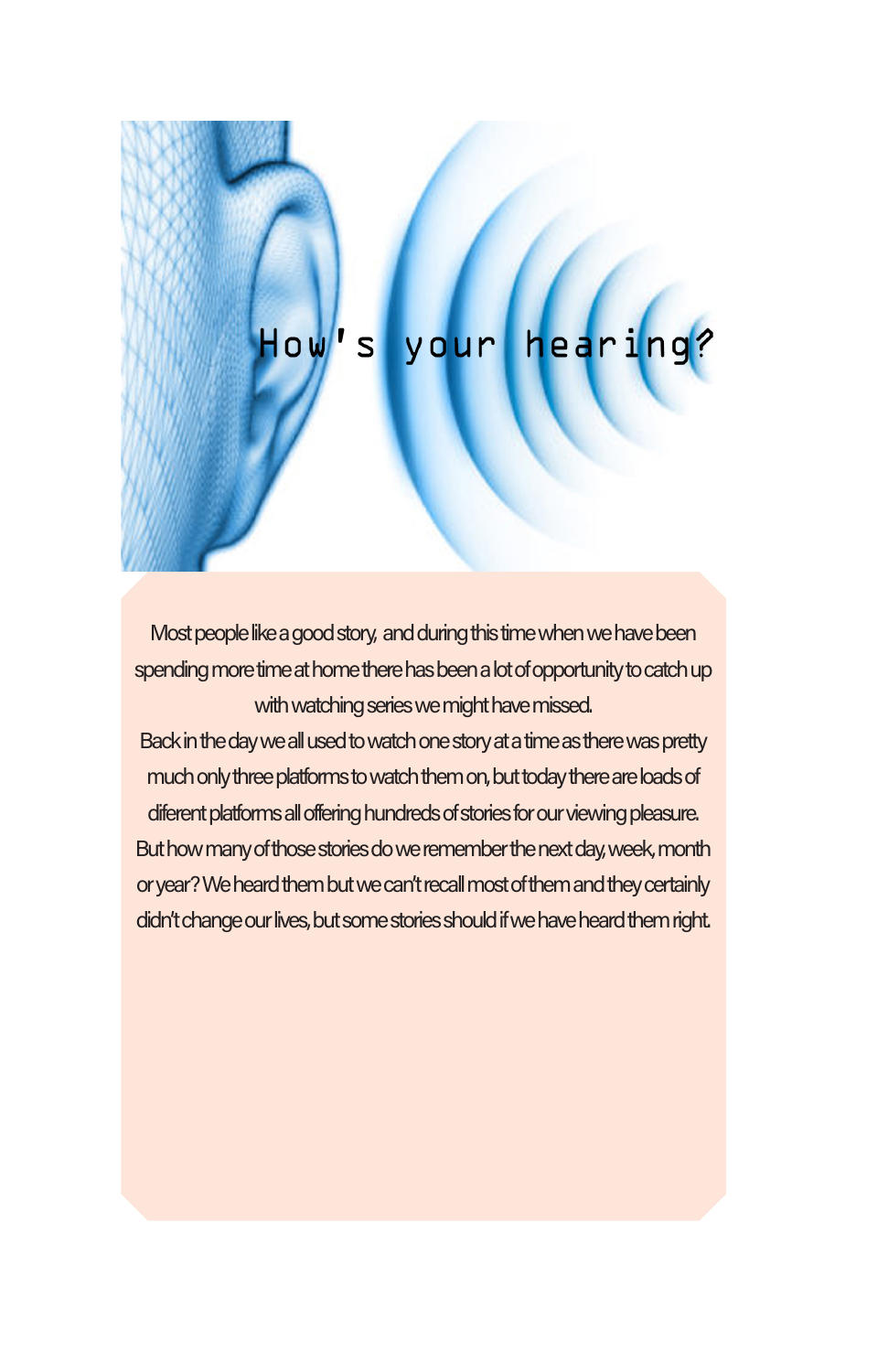

*8 Soon afterward he went on through cities and villages, proclaiming and bringing the good news of the kingdom of God. And the twelve were with him, 2 and also some women who had been healed of evil spirits and infirmities: Mary, called Magdalene, from whom seven demons had gone out, 3 and Joanna, the wife of Chuza, Herod's household manager, and Susanna, and many others, who provided for them out of their means.* 

*4 And when a great crowd was gathering and people from town after town came to him, he said in a parable, 5 "A sower went out to sow his seed. And as he sowed, some fell along the path and was trampled underfoot, and the birds of the air devoured it. 6 And some fell on the rock, and as it grew up, it withered away, because it had no moisture. 7 And some fell among thorns, and the thorns grew up with*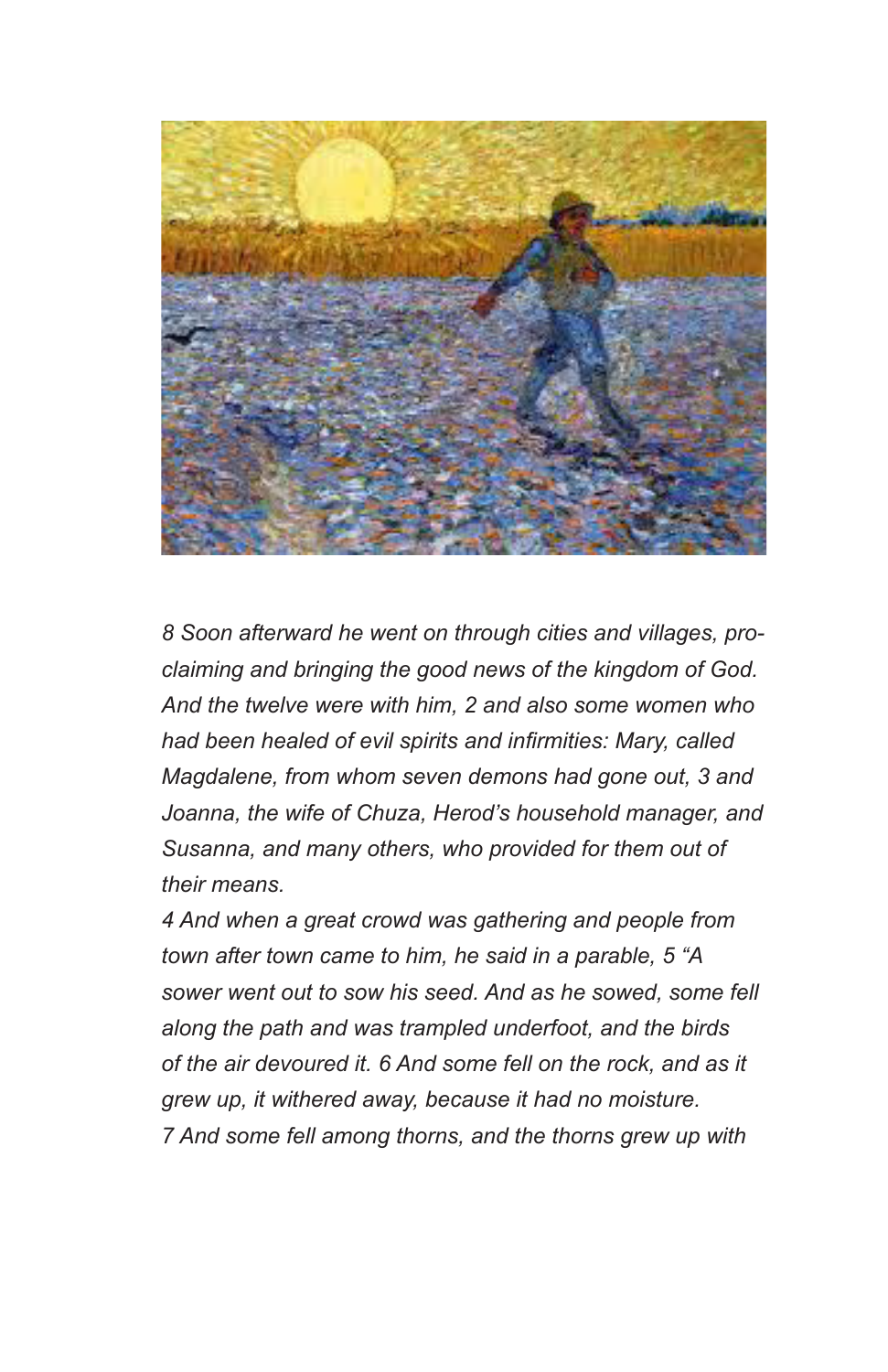*it and choked it. 8 And some fell into good soil and grew and yielded a hundredfold." As he said these things, he called out, "He who has ears to hear, let him hear."* 

*9 And when his disciples asked him what this parable meant, 10 he said, "To you it has been given to know the secrets of the kingdom of God, but for others they are in parables, so that 'seeing they may not see, and hearing they may not understand.' 11 Now the parable is this: The seed is the word of God. 12 The ones along the path are those who have heard; then the devil comes and takes away the word from their hearts, so that they may not believe and be saved. 13 And the ones on the rock are those who, when they hear the word, receive it with joy. But these have no root; they believe for a while, and in time of testing fall away. 14 And as for what fell among the thorns, they are those who hear, but as they go on their way they are choked by the cares and riches and pleasures of life, and their fruit does not mature. 15 As for that in the good soil, they are those who, hearing the word, hold it fast in an honest and good heart, and bear fruit with patience.* 

*16 "No one after lighting a lamp covers it with a jar or puts it under a bed, but puts it on a stand, so that those who enter may see the light. 17 For nothing is hidden that will not be made manifest, nor is anything secret that will not be known and come to light. 18 Take care then how you hear, for to the one who has, more will be given, and from the one who has not, even what he thinks that he has will be taken away." 19 Then his mother and his brothers came to him, but they*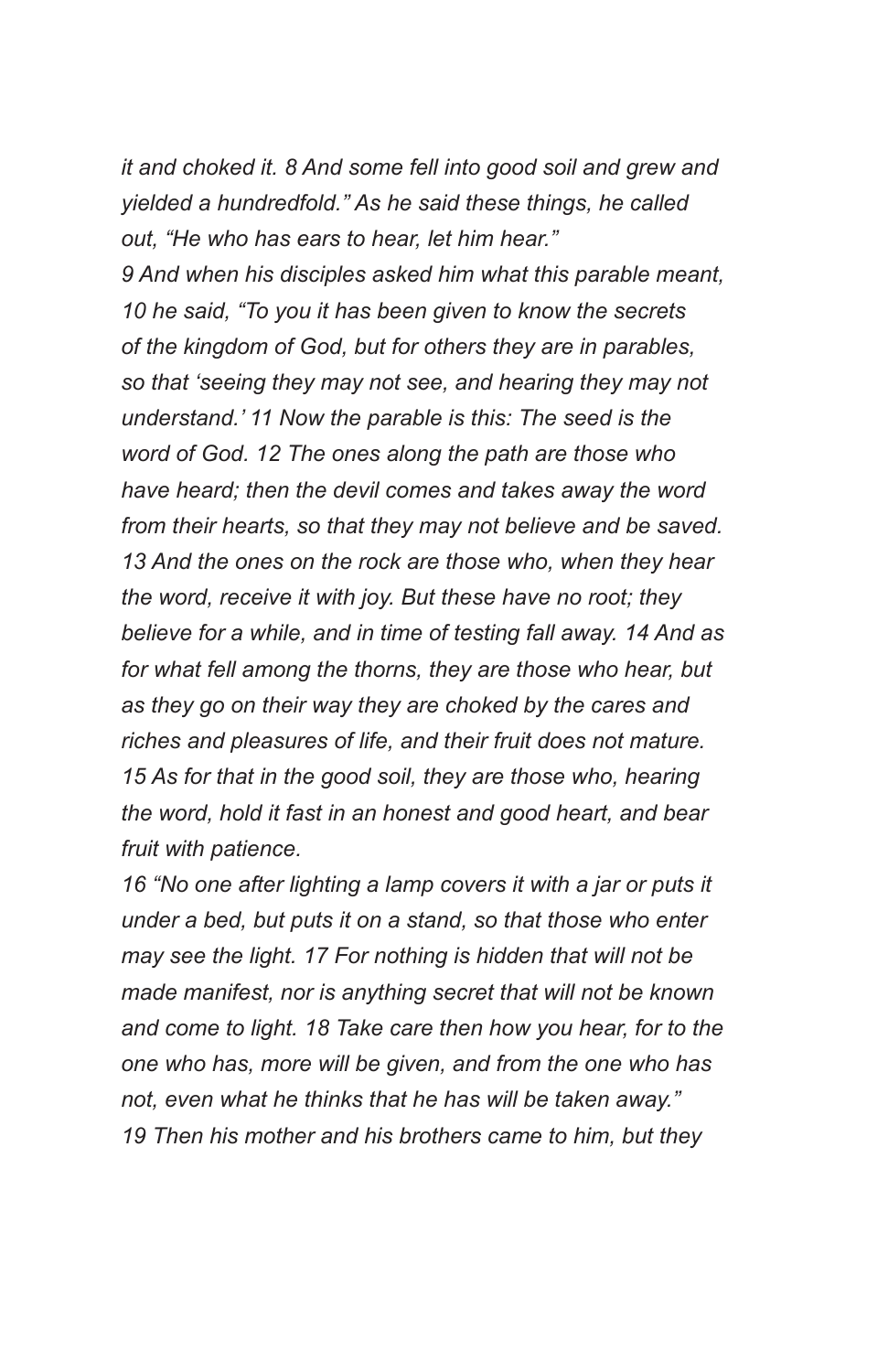*could not reach him because of the crowd. 20 And he was told, "Your mother and your brothers are standing outside, desiring to see you." 21 But he answered them, "My mother and my brothers are those who hear the word of God and do it."*

Luke 8:1–21 (ESV)

#### **Commentary**

The text starts off by emphasising the itinerant nature of Jesus' ministry as He travels around all the local cities and villages in Galillee "proclaiming and bringing the good news of the kingdom of God." Luke also adds "the twelve were with Him," although the only role they play in this text is to request from Jesus an explanation to the story He told.

Luke also tells us that there were some women who accompanied Jesus, and they provided for them. Luke also mentions these are women who have encountered the healing power of Jesus and have responded in a positive way to the Good News which came to them. Mary Magdelene is mentioned specifically as a woman who was under severe oppression from seven demons, until Jesus cast them out. These women are Jesus' most faithful disciples, they followed Jesus through thick and thin and Mary is mentioned as both a witness to Jesus' crucifixion and to His resurrection. It is unfortunate that historically Mary has often been confused with the identity from the previous section, becuase clearly she is not the same woman. In addition to Mary is Joanna who is person of both status and means and she uses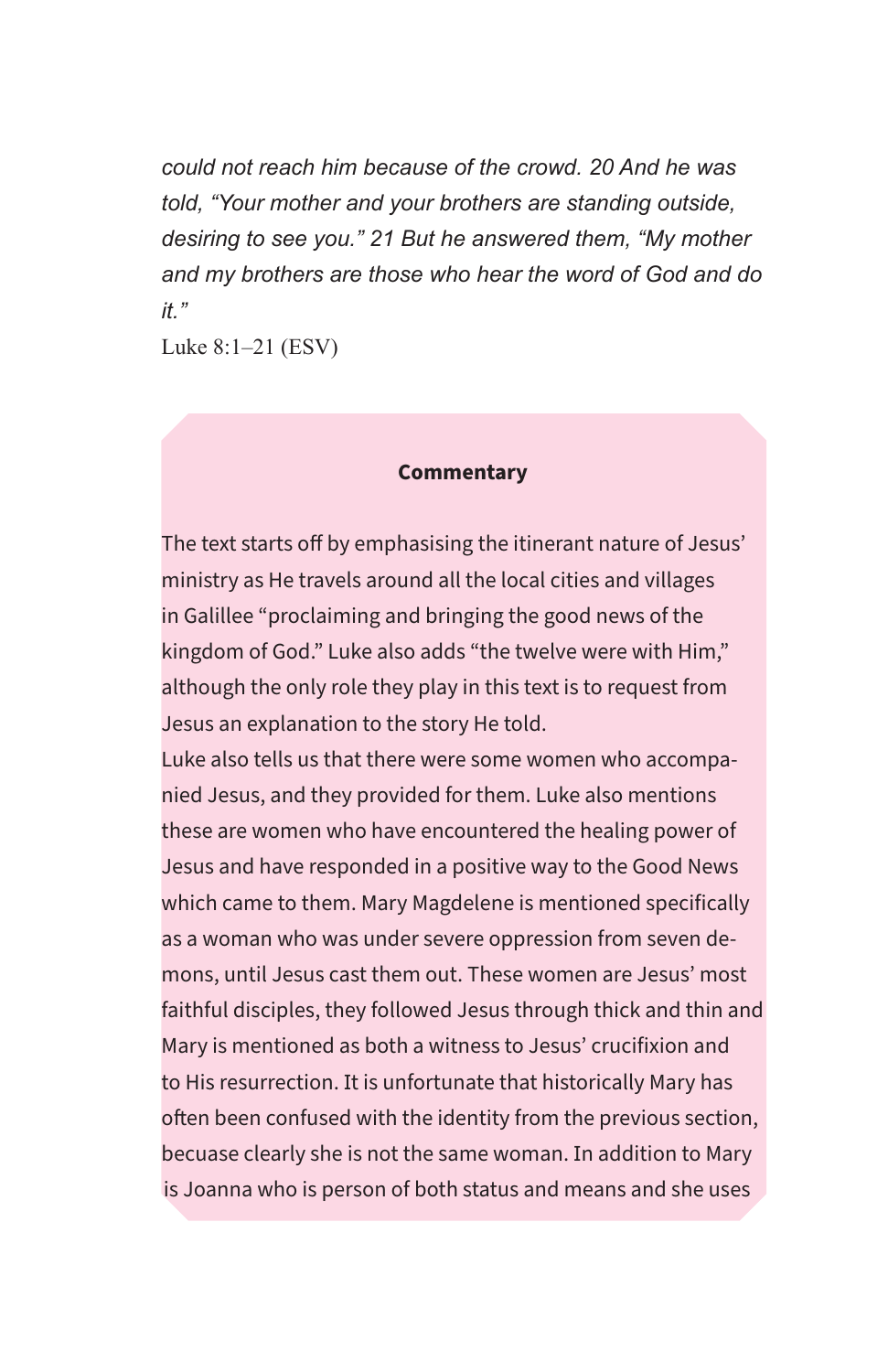these to support the ministry of Jesus. This is an unusual eclectic group of disciples Jesus has around Him who would never have been allowed to be disciples of any other teacher. Jesus tells a story about a sower going out to sow his seed. It would have been a story which every one could have related to because it was a common enough sight. This was an agrarian society so Jesus told a lot of stories about farming and horticulture. We call these stories parables and they have a point. A couple of observations with parables; it is possible to try and read too much in to it, for instance it might be considered a waste to sow on ground that wouldn't produce. Secondly there is generally only one point to the story.

This parable is about seed which lands on four diffrent kinds of ground with differening results, but only one produces fruit. After telling the story Jesus calls out, "he who has ears to hear, let him hear."

The disciples question Jesus about the meaning and Jesus tells them because they are seeking they will get the answer but those who aren't won't. The parable Jesus says is about hearing, and how the word (the seed) because if it has been heard right then it will be acted on and produce fruit. The first soil the word is heard as a sound only, but doesn't penetrate the heart with any kind of belief and is snatched away by the devil. The seed which lands on the rocks has no endurance, it is heard, but only just without any realisation of what it entails, and at the slightests sight of trouble withers away. The third seed lands on among thorns which choke out the seed, and Jesus says these are analogous to the cares, riches, and pleasures of the world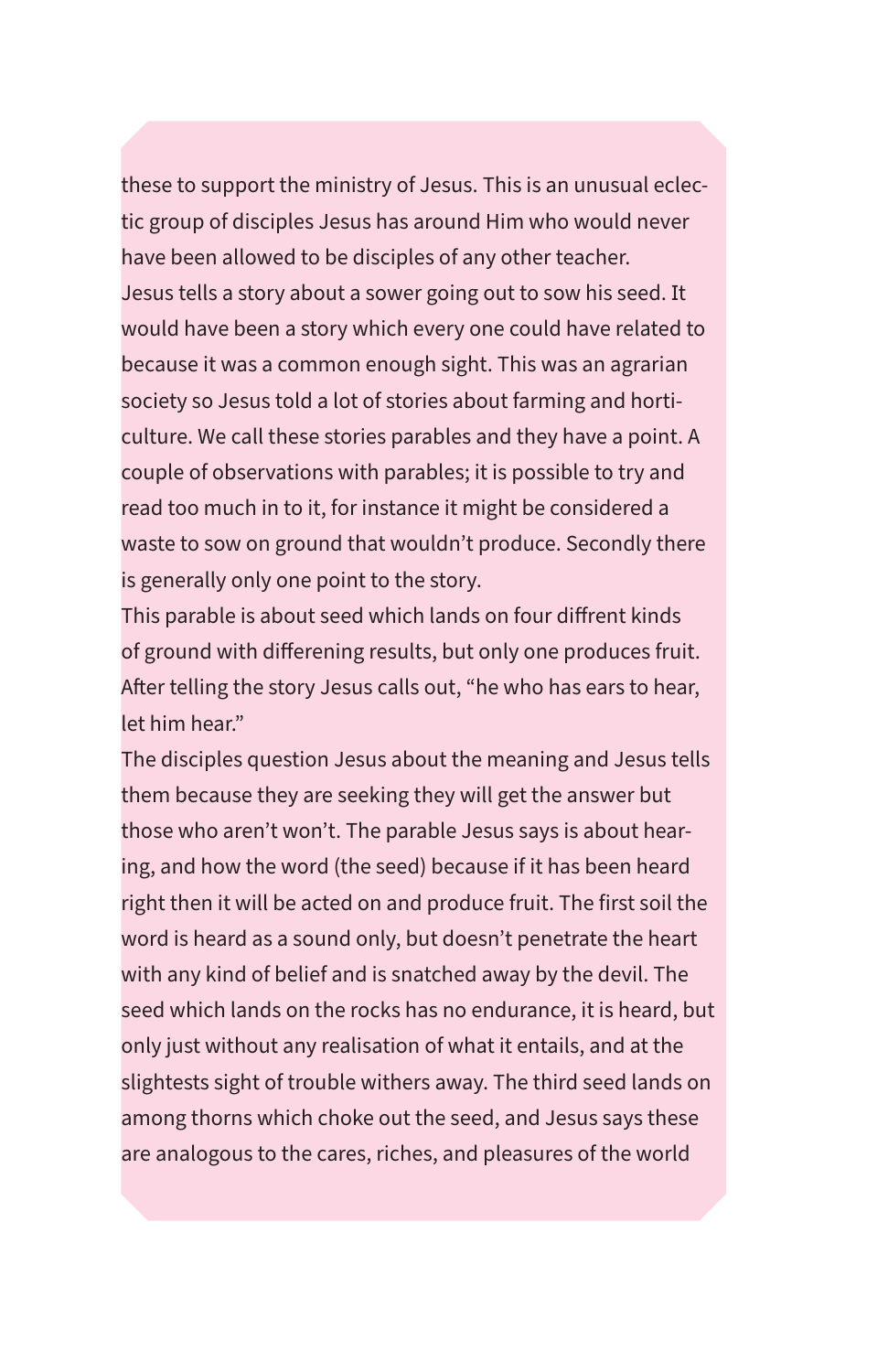which so grab the attention and resources of a person's life, thus leading to a lack of investment in the word and not leading to any fruitfulness. But the seed which fell in the good soil is like that of a good heart which patiently bears fruit becasue it has heard and understood, and acted.

Jesus confirms what everyone knows; you don't light a lamp to hide it in a jar under a bed. Although only you know what you have "heard," your ability to hear will be made evident to everyone.

Take care Jesus says about "how you hear," and by this Jesus doesn't mean whether we listen to Him in stereo or surround sound, He means what our hearing leads to. The one who has truly heard will receive more, but the one who hasn't heard, even though he thinks he has will lose everything.

Just to hammer His point home Jesus is told that His family has arrived to see Him, but they can't get near Him because of the crowd, and so they send word to Jesus that they are standing outside, seemingly expecting Jesus to come and see them. But instead Jesus uses them as an illustration by telling the crowd His family are those who do the will of God.

As we have seen in previous texts, for Jesus correct hearing leads to action, the two cannot be seperated out.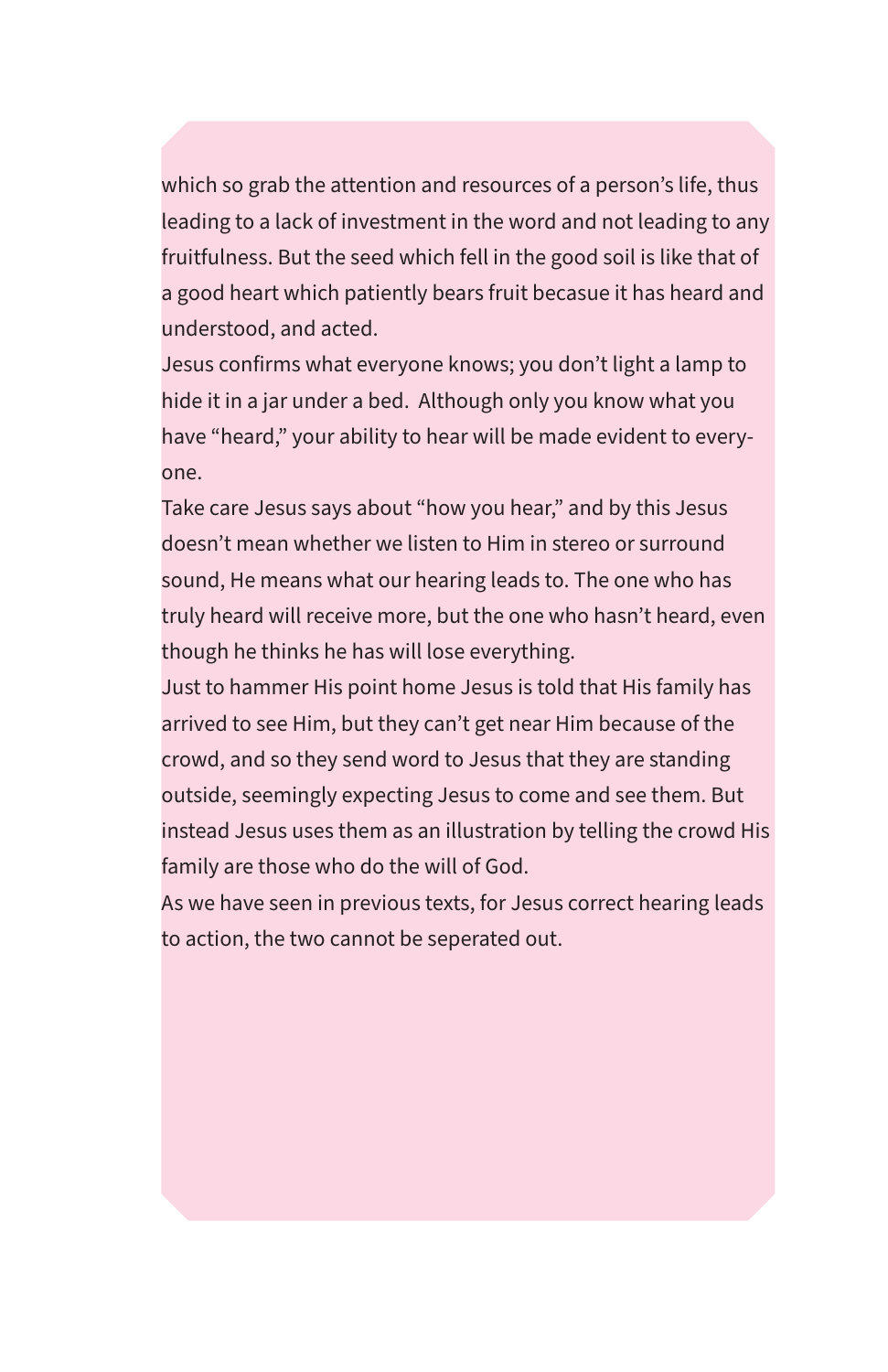# **Group Study**

Open the group with prayer and discuss how you have used your application from last week's study in your life, and what you have learned from it.

What is the loudest thing you have ever heard?

Did it effect your hearing?

What sort of things effect the way we hear?

What do you think effects the way we "hear" Jesus?

According to Jesus what does "hearing" lead to?

What does it look like for us to have "heard" jesus?

Read the following passages.

*28 For we hold that one is justified by faith apart from works of the law.* Romans 3:28 (ESV)

*4 What then shall we say was gained by Abraham, our forefather according to the flesh? 2 For if Abraham was justified by works, he has something to boast about, but not before God. 3 For what does the Scripture say? "Abraham believed God, and it was counted to him as righteousness."* Romans 4:1–3 (ESV)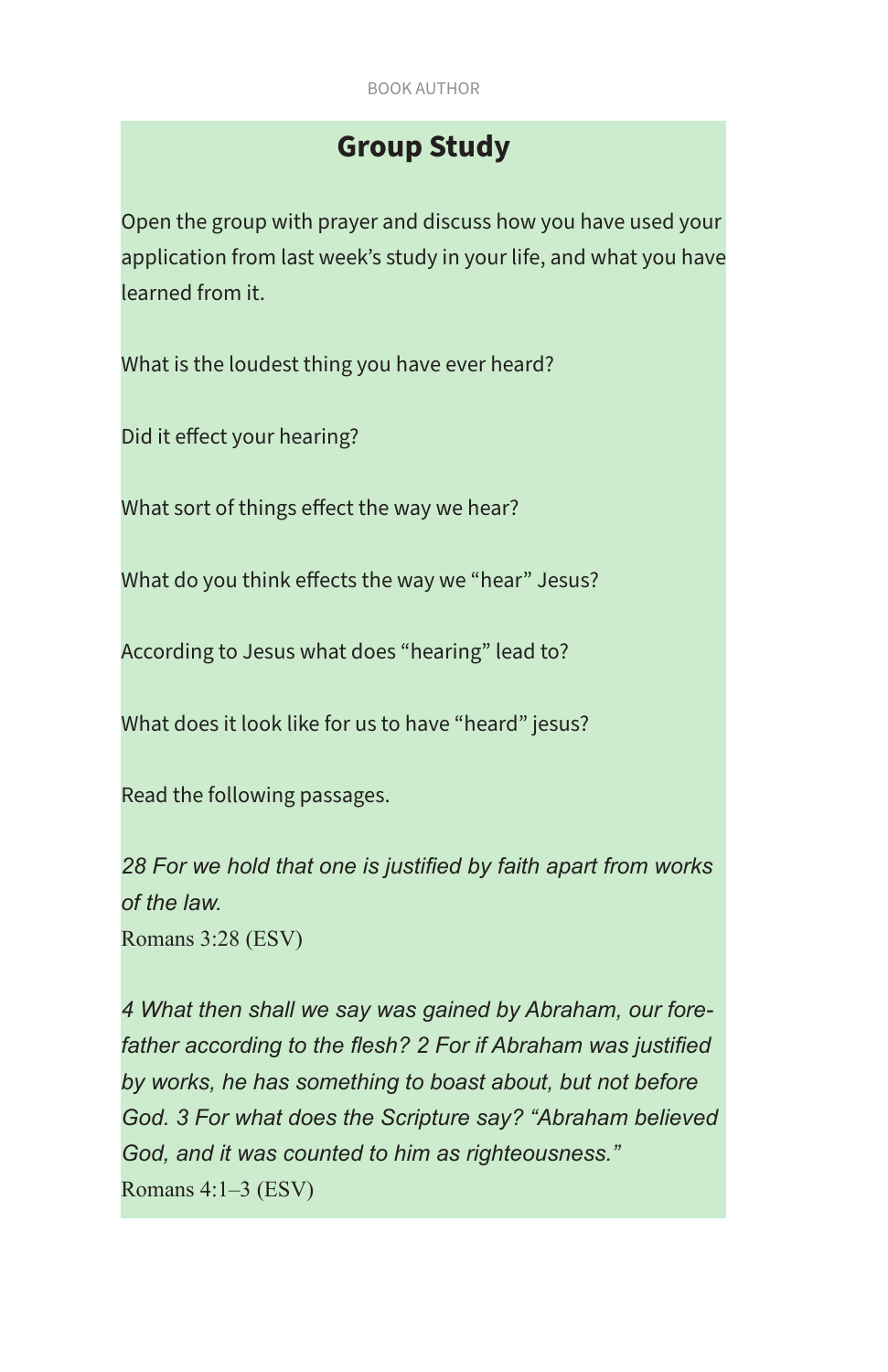*6 just as Abraham "believed God, and it was counted to him as righteousness"?* 

*7 Know then that it is those of faith who are the sons of Abraham. 8 And the Scripture, foreseeing that God would justify the Gentiles by faith, preached the gospel beforehand to Abraham, saying, "In you shall all the nations be blessed." 9 So then, those who are of faith are blessed along with Abraham, the man of faith.*

Galatians 3:6–9 (ESV)

*8 For by grace you have been saved through faith. And this is not your own doing; it is the gift of God, 9 not a result of works, so that no one may boast. 10 For we are his workmanship, created in Christ Jesus for good works, which God prepared beforehand, that we should walk in them.* Ephesians 2:8–10 (ESV)

From these texts what do you think brings salvation and justification?

Now read James 2:14 -26

Waht does James say about salvation and justification?

How do can Paul James and Paul complement one another rather than contradict?

How do you think the women mentioned in the first three verses "heard" Jesus?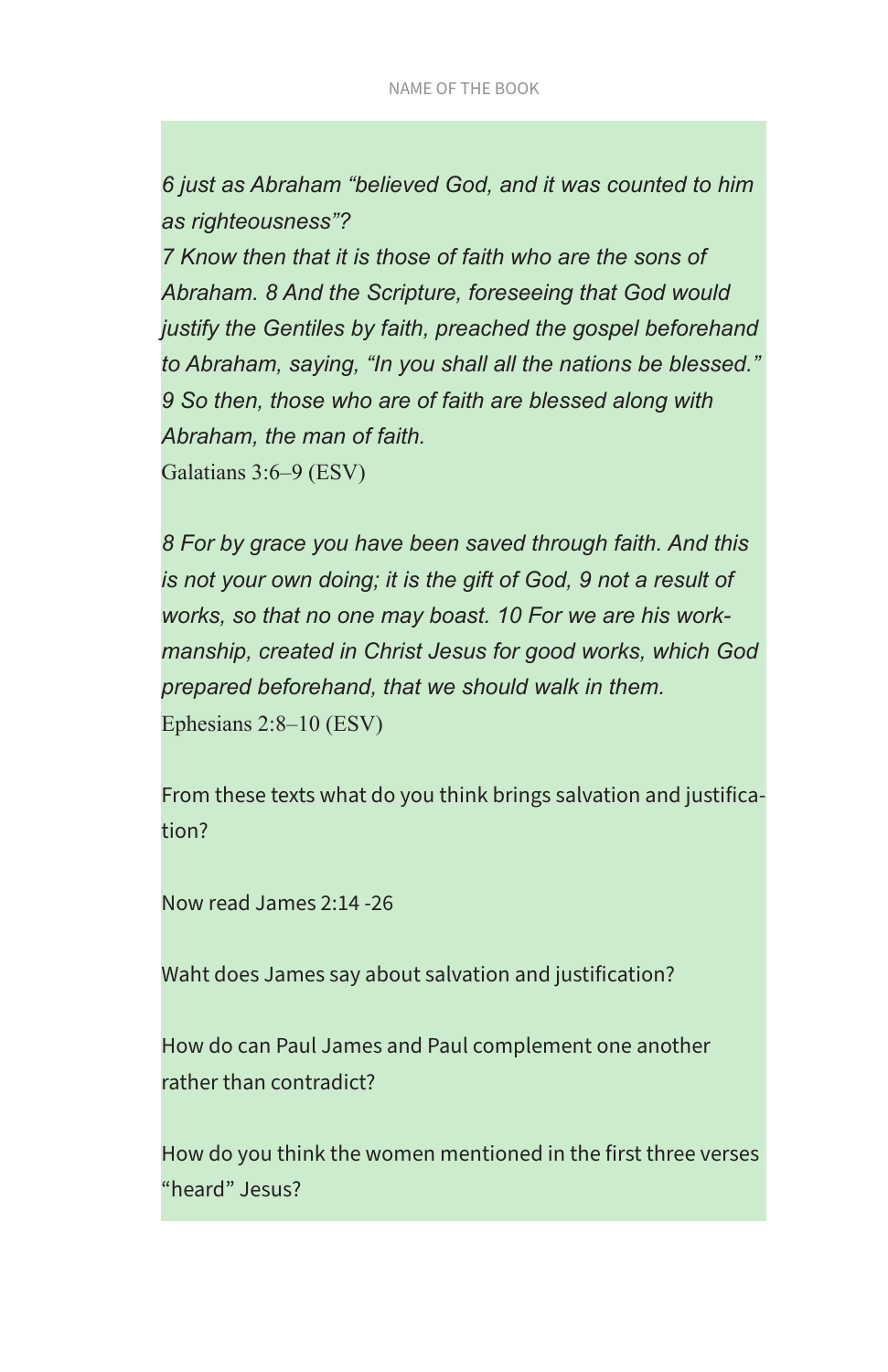### **Personal study time**

Read the following passage and using the REAP method to reflect on how your how your hearing is.

*45 And when Moses had finished speaking all these words to all Israel, 46 he said to them, "Take to heart all the words by which I am warning you today, that you may command them to your children, that they may be careful to do all the words of this law. 47 For it is no empty word for you, but your very life, and by this word you shall live long in the land that you are going over the Jordan to possess."* Deuteronomy 32:45–47 (ESV)

 *2 making your ear attentive to wisdom and inclining your heart to understanding;* 

 *3 yes, if you call out for insight and raise your voice for understanding,* 

 *4 if you seek it like silver and search for it as for hidden treasures,* 

 *5 then you will understand the fear of the LORD and find the knowledge of God.*

Proverbs 2:2–5 (ESV)

*33 So I sent for you at once, and you have been kind enough to come. Now therefore we are all here in the presence of God to hear all that you have been commanded by the Lord."*

Acts 10:33 (ESV)

*2 Therefore we must pay much closer attention to what we have heard, lest we drift away from it.*

Hebrews 2:1 (ESV)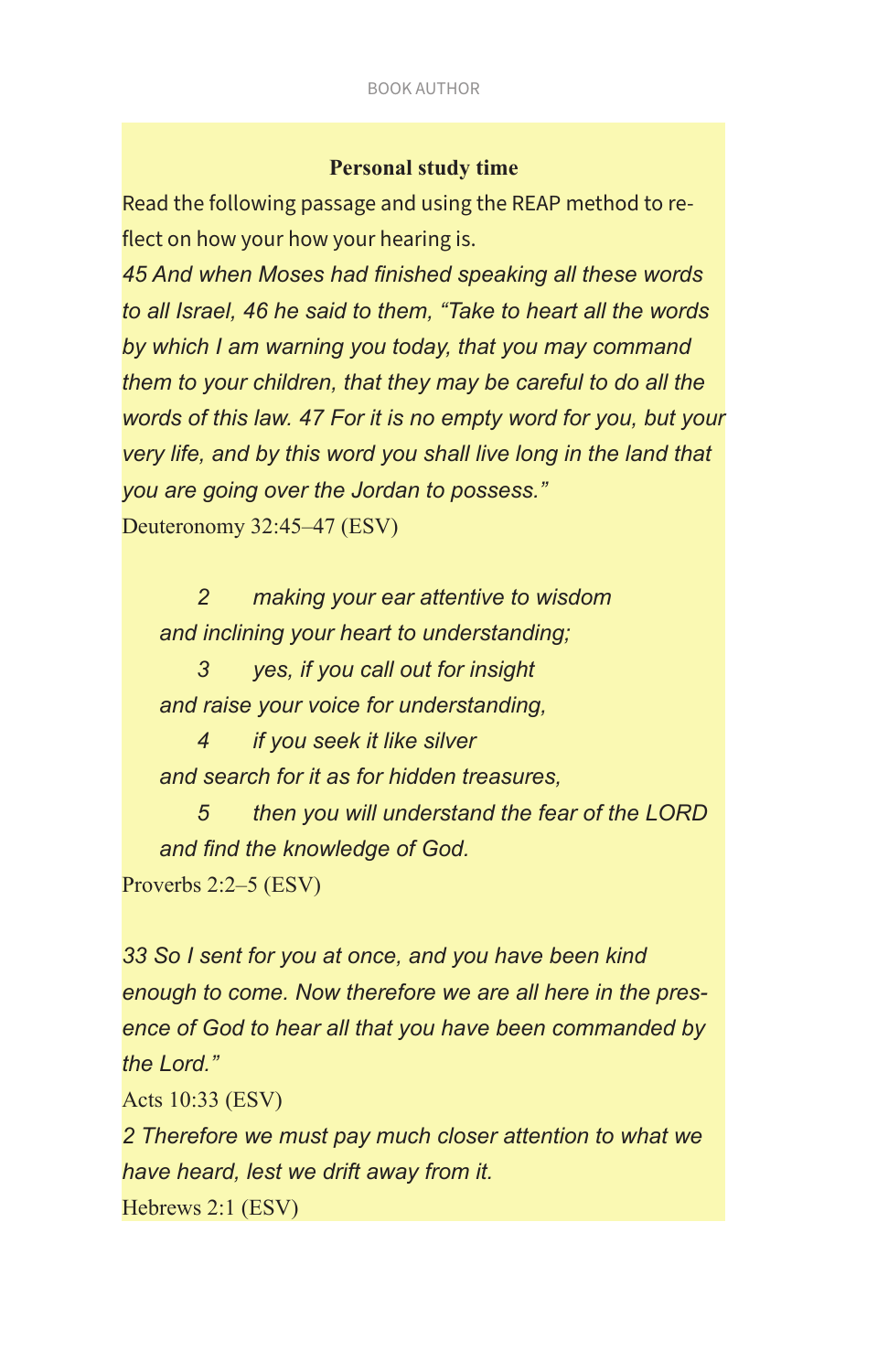NAME OF THE BOOK

| Reflection |
|------------|
|            |
|            |
|            |
|            |
|            |
|            |
|            |
|            |
|            |
|            |
|            |
|            |
|            |
|            |
|            |
|            |
|            |
|            |
|            |
|            |
|            |
|            |
|            |
|            |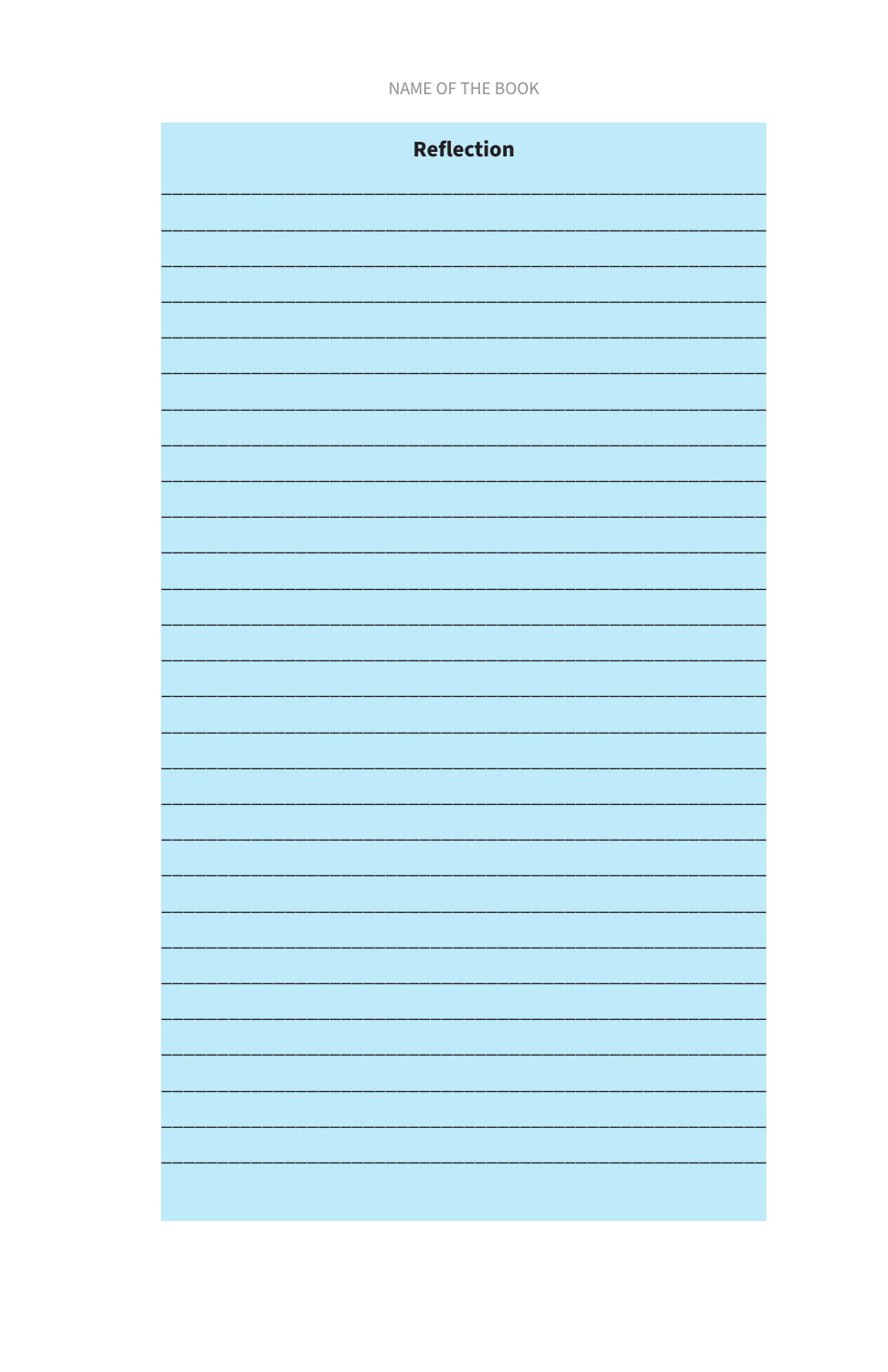## **REAP Method of studying Scripture**

#### **READ**

Read the passages with an open heart, asking the Holy Spirit to give you words of encouragement, direction, and correction (2 Timothy 3:16). Underline the verses that seem important and that God is using to speak to you.

#### **EXAMINE**

Spend some time reflecting and writing about what you've read. Write down one or two of the key verses that stuck out to you. Ask yourself these questions and write down your thoughts:

\* What is going on in the passage?

\* Who is writing and whom is he writing to?

\* When was the author writing?

\*What are the circumstances that the author is address ing?

\* Does the writer mention any- thing that might indi-

cate his purpose or intent?

\* how do you think the author wants his audience to respond?

### **APPLY**

After examining the passage, apply the text to your own life. Ask your- self these questions:

\* What is God's word for me from this passage?

\* How will I live differently and be different today be-

cause of what I just read?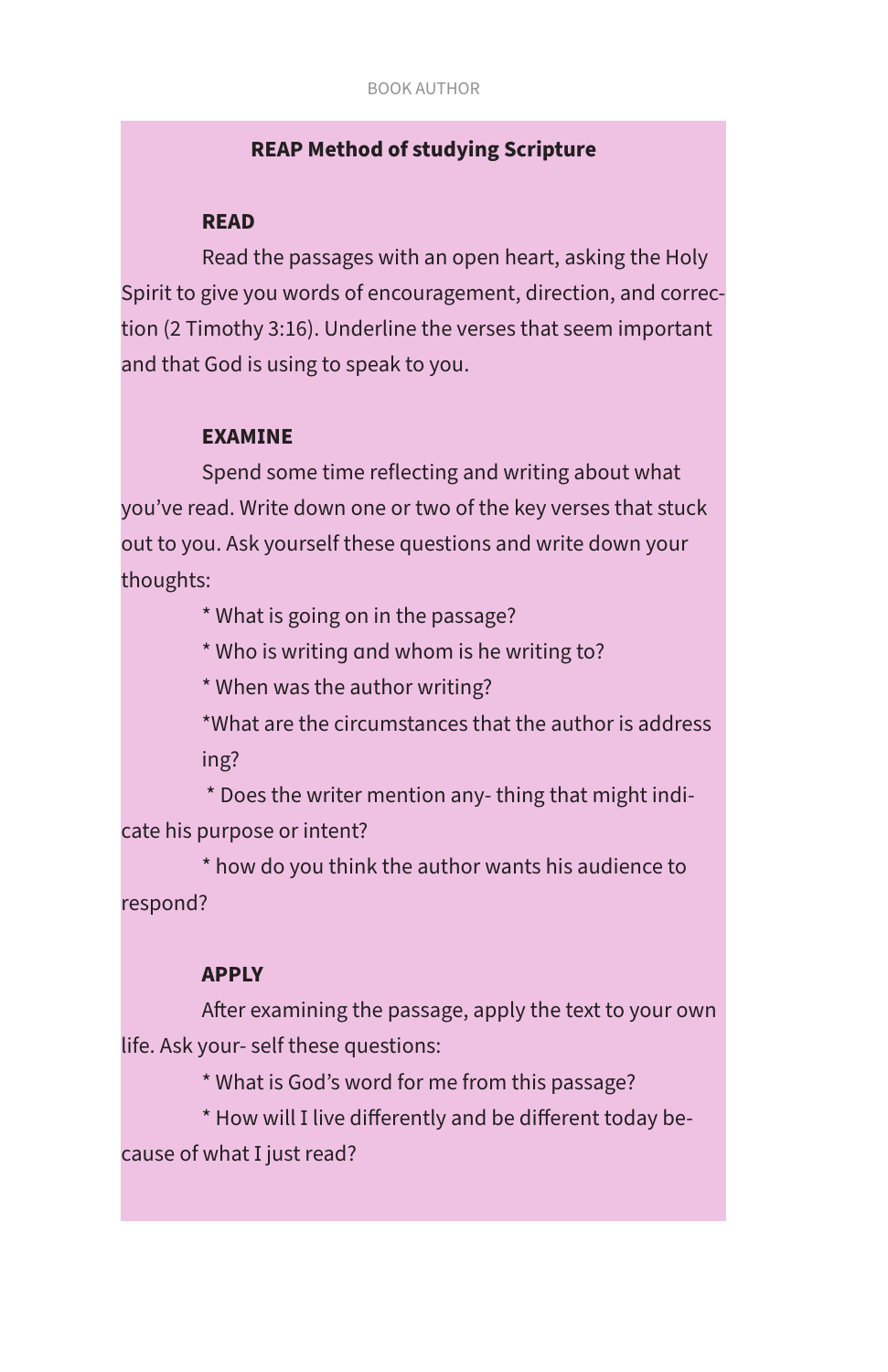NAME OF THE BOOK



Get Up and Grow!

# **1. How many things can you think of that help plants grow?**

Seeds can't grow into plants all on their own. No one buys a bag of tomato seeds, leaves them in the bag, and expects them to magically produce tomatoes! That's because anyone looking to grow a strong, healthy, tomato-filled plant would know that it's impossible to do in a bad environment. It's the same way in our spiritual lives. God's perfect wisdom and truth are like seeds that can produce in us spiritual strength, health, and amazing Christlike qualities like love, joy, patience, peace, and self control. But, just like tomato seeds, God's word can't fully flourish in our lives if we provide a dark, dry environment.

Jesus described four ways our lives can be bad or good environments for His truth. If we are hardhearted and resistant to Him,